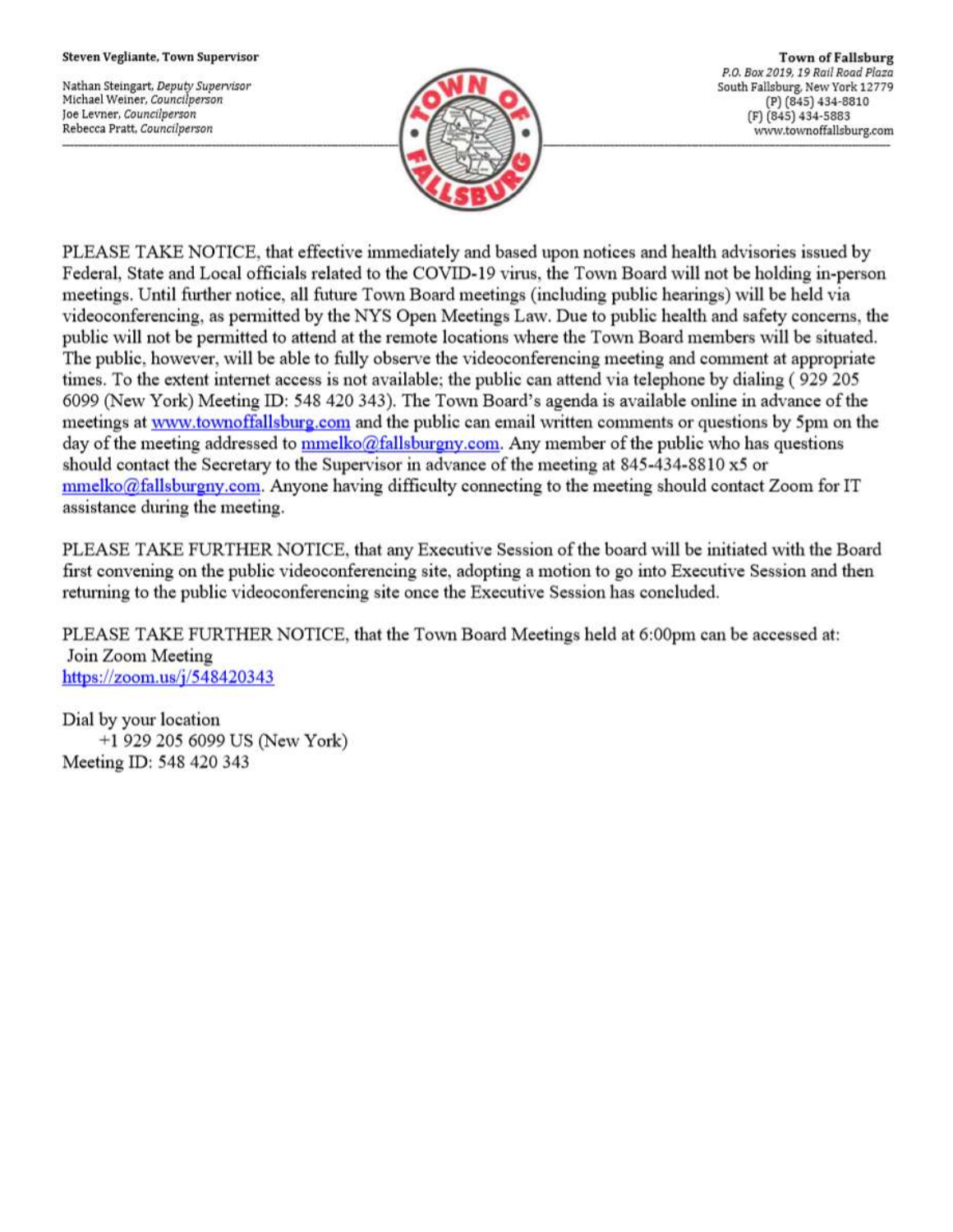#### Steven Vegliante, Town Supervisor

Nathan Steingart, Deputy Supervisor Michael Weiner, Councilperson Joe Levner, Councilperson Rebecca Pratt, Councilperson



Town of Fallsburg P.O. Box 2019, 19 Rail Road Plaza South Fallsburg, New York 12779 (P) (845) 434-8810 (F) (845) 434-5883 www.townoffallsburg.com

**Monday, October 26, 2020**

**The Town of Fallsburg Town Board Will Conduct a Legislative Meeting via Video Conference Call 19 Railroad Plaza, South Fallsburg, NY 6:00 pm Video Conference Link to be posted to main page of website: Join Zoom Meeting https://zoom.us/j/548420343 Meeting ID: 548 420 343 One tap mobile +19292056099,,548420343# US (New York)**

5:55pm: Public Hearing relative to Proposed Local Law # of 2020 Levy Override Limit as established in General Municipal Law Sec. 3-c.

5:55pm: Public Hearing relative to 2021 Preliminary Budget.

**Salute to the Flag**:

**Supervisor's Report**:

**Liaison's Reports**:

**Correspondence**:

**Citizens' Comments**:

**Operations**

- Motion to set time and date for public hearing regarding zoning change from REC to R for property at Riverside Drive, SBL 28-1-32.3. Said Public Hearing will commence on Monday, November 9, 2020 at 5:55PM via Video Conference call https://zoom.us/j/548420343 - Meeting ID: 548 420 343 - One tap mobile +19292056099,,548420343# US (New York).
- Motion to adopt Local Law # of 2020 Local Levy Override Limit as established in General Municipal Law Sec. 3-C.
- Motion to rescind previously adopted NYS Standard Work Day Reporting Resolution for Elected and Appointed Officials from July 27, 2020 Town Board Meeting due to a typographical error.
- Motion to adopt NYS Standard Work Day Reporting Resolution for Elected and Appointed Officials for the year 2020.
- Motion to approve settlement agreement with Lansman's Housing Corporation against the Board of Assessors and/or the Assessor of the Town of Fallsburg and the Board of Assessment Review regarding Article 7.
- Motion to approve Resolution Naming One Private Road within the Town of Fallsburg at Diamond Estates, 290 Laurel Ave, Fallsburg. SBL# 36.-1-33.1. Road name change is as follows: Diamond Lane.